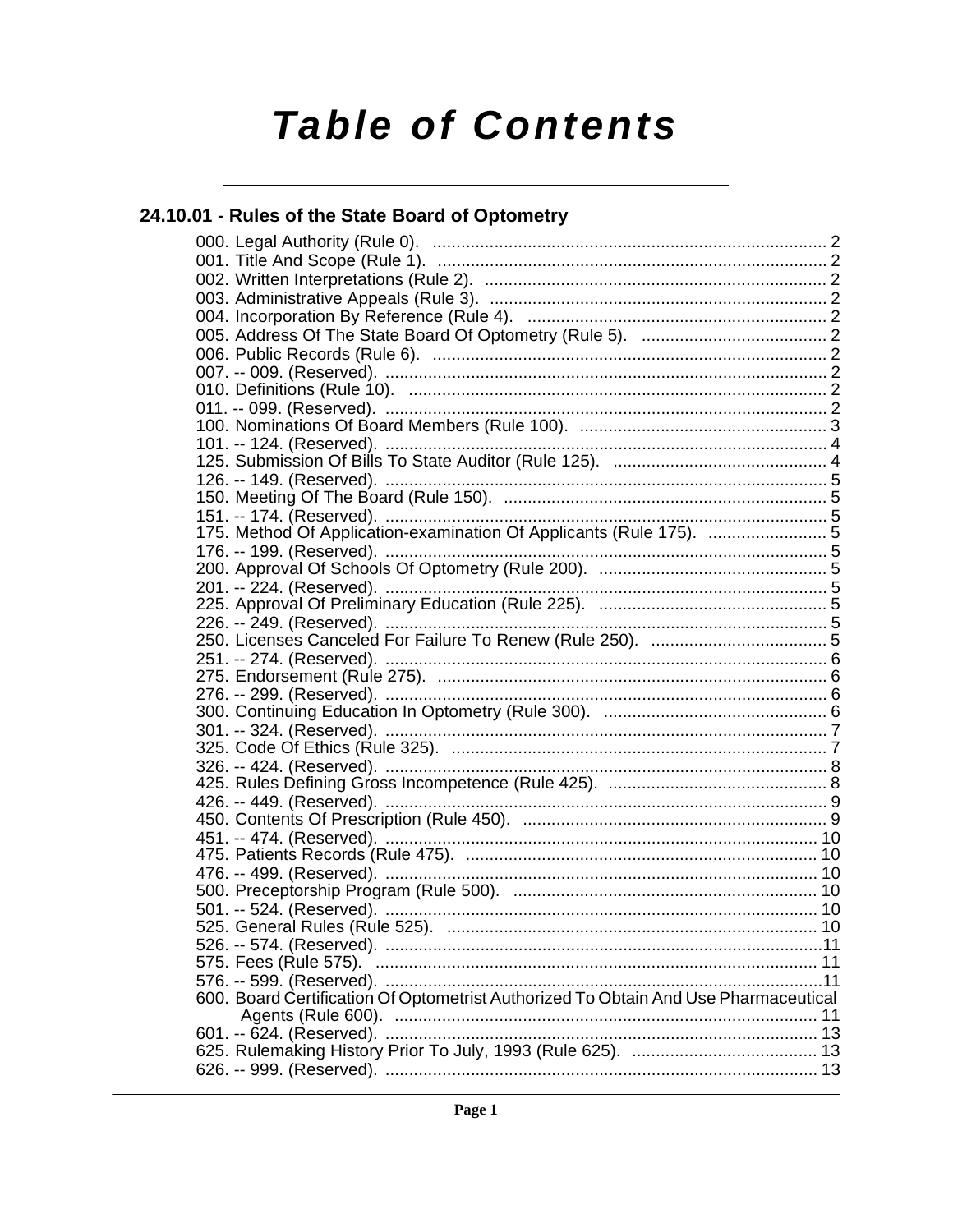#### **IDAPA 24 TITLE 10 CHAPTER 01**

#### **24.10.01 - RULES OF THE STATE BOARD OF OPTOMETRY**

#### <span id="page-1-1"></span><span id="page-1-0"></span>**000. LEGAL AUTHORITY (RULE 0).**

These rules are hereby prescribed and established pursuant to the authority vested in the State Board of Optometry by the provisions of Section 54-1509, Idaho Code.  $(7-1-93)$ 

#### <span id="page-1-2"></span>**001. TITLE AND SCOPE (RULE 1).**

These rules shall be cited as IDAPA 24.10.01, "Rules of the State Board of Optometry." (7-1-93)

#### <span id="page-1-3"></span>**002. WRITTEN INTERPRETATIONS (RULE 2).**

The board may have written statements that pertain to the interpretation of the rules of this chapter. Such interpretations, if any, are available for public inspection and copying at cost in the main office of the Bureau of Occupational Licenses. (3-15-02)

#### <span id="page-1-4"></span>**003. ADMINISTRATIVE APPEALS (RULE 3).**

Administrative appeals shall be governed by the Administrative Procedure Act, Title 67, Chapter 52, Idaho Code. (3-15-02)

#### <span id="page-1-5"></span>**004. INCORPORATION BY REFERENCE (RULE 4).**

These rules do not incorporate by reference any document other than those sections of Idaho Code so referenced. (3-15-02)

#### <span id="page-1-6"></span>**005. ADDRESS OF THE STATE BOARD OF OPTOMETRY (RULE 5).**

[The office of the State Board of Optometry is located within the Bureau of Occupational Licenses, Owyhee Plaza,](http://ibol.idaho.gov/opt.htm)  1109 Main Street, Suite 220, Boise, Idaho 83702. The phone number of the Board is (208) 334-3233. The Board's FAX number is (208) 334-3945. The Board's e-mail address is ibol@ibol.state.id.us. The Board's official web site is at www2.state.id.us/ibol/opt.

#### <span id="page-1-7"></span>**006. PUBLIC RECORDS (RULE 6).**

The records associated with the State Board of Optometry are subject to the provisions of the Idaho Public Records Act, Title 9, Chapter 3, Idaho Code. (3-15-02)

#### <span id="page-1-8"></span>**007. -- 009. (RESERVED).**

#### <span id="page-1-9"></span>**010. DEFINITIONS (RULE 10).**

<span id="page-1-13"></span><span id="page-1-12"></span><span id="page-1-11"></span>**01. Board**. The State Board of Optometry as prescribed in Section 54-1503, Idaho Code. (7-1-93)

**02. Bureau**. The Bureau of Occupational Licenses as prescribed in Sections 54-1509 and 67-2602, Idaho Code. (3-15-02)

**03. Low Vision**. Refer to Section 54-1501(5), Idaho Code, correcting defects may include low vision but is not limited to low vision rehabilitation. (7-1-97)

<span id="page-1-14"></span>**04. Vision Therapy**. Any person who assesses, diagnoses, treats, or prescribes treatment for conditions of the visual system or manages a patient with vision therapy, visual training, visual rehabilitation, orthoptics or eye exercises or who hold him/herself out as being able to do so for the rehabilitation and/or treatment of physical, physiological, sensorimotor, neuromuscular or perceptual anomalies of the eyes or vision system or who prescribes or utilizes lenses, prisms, filters, occlusion or other devices for the enhancement, rehabilitation and/or treatment of the visual system or prevention of visual dysfunctions, except under the supervision and management of a licensed optometrist, is engaged in the practice of optometry. (7-1-97) optometrist, is engaged in the practice of optometry.

#### <span id="page-1-10"></span>**011. -- 099. (RESERVED).**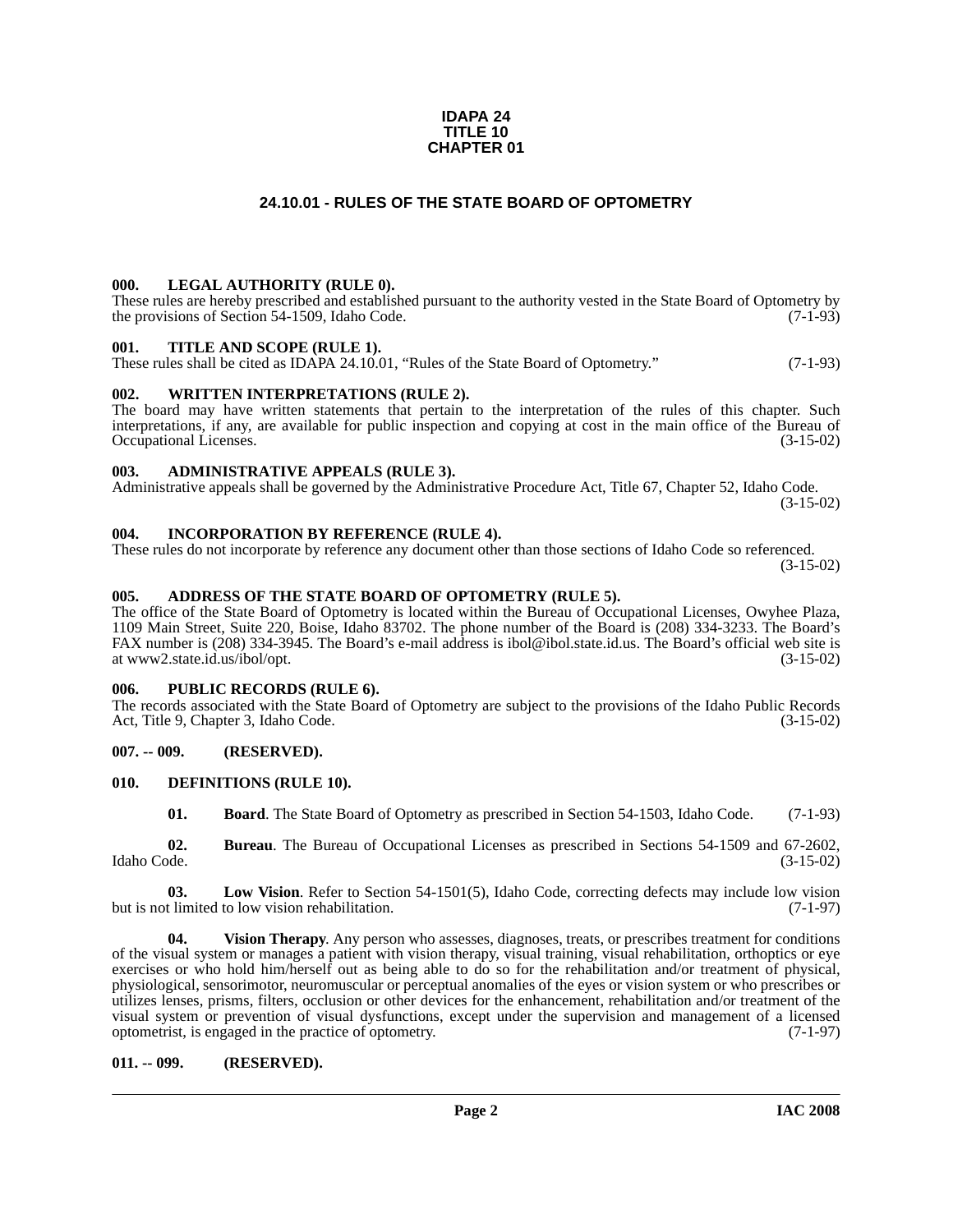#### <span id="page-2-2"></span><span id="page-2-0"></span>**100. NOMINATIONS OF BOARD MEMBERS (RULE 100).**

**01. Districts**. In order to establish the districts from which a vacancy in the membership of the Board of Optometry shall be filled, the state is divided into the following three (3) districts by counties as follows:

<span id="page-2-1"></span>**a.** North District.

| <b>North District</b> |            |  |
|-----------------------|------------|--|
| Lemhi                 | Latah      |  |
| Boundary              | Clearwater |  |
| Bonner                | Nez Perce  |  |
| Kootenai              | Valley     |  |
| Shoshone              | Idaho      |  |
| Benewah               | Adams      |  |
| Lewis                 | Custer     |  |
| Washington            | Butte      |  |
| Payette               | Jefferson  |  |
| Boise                 | Madison    |  |
| Teton                 | Clark      |  |
| Blaine                | Fremont    |  |

(7-1-97)

#### **b.** Southwest District.

| <b>Southwest District</b> |        |  |
|---------------------------|--------|--|
| Ada                       | Gem    |  |
| Owhyee                    | Canyon |  |
| Elmore                    |        |  |

(7-1-97)

#### **c.** Southeast District.

| <b>Southeast District</b> |                   |  |
|---------------------------|-------------------|--|
| Bear Lake                 | <b>Bonneville</b> |  |
| Caribou                   | Camas             |  |
| <b>Bannock</b>            | Lincoln           |  |
| Franklin                  | <b>Twin Falls</b> |  |
| Oneida                    | Minidoka          |  |
| Power                     | Bingham           |  |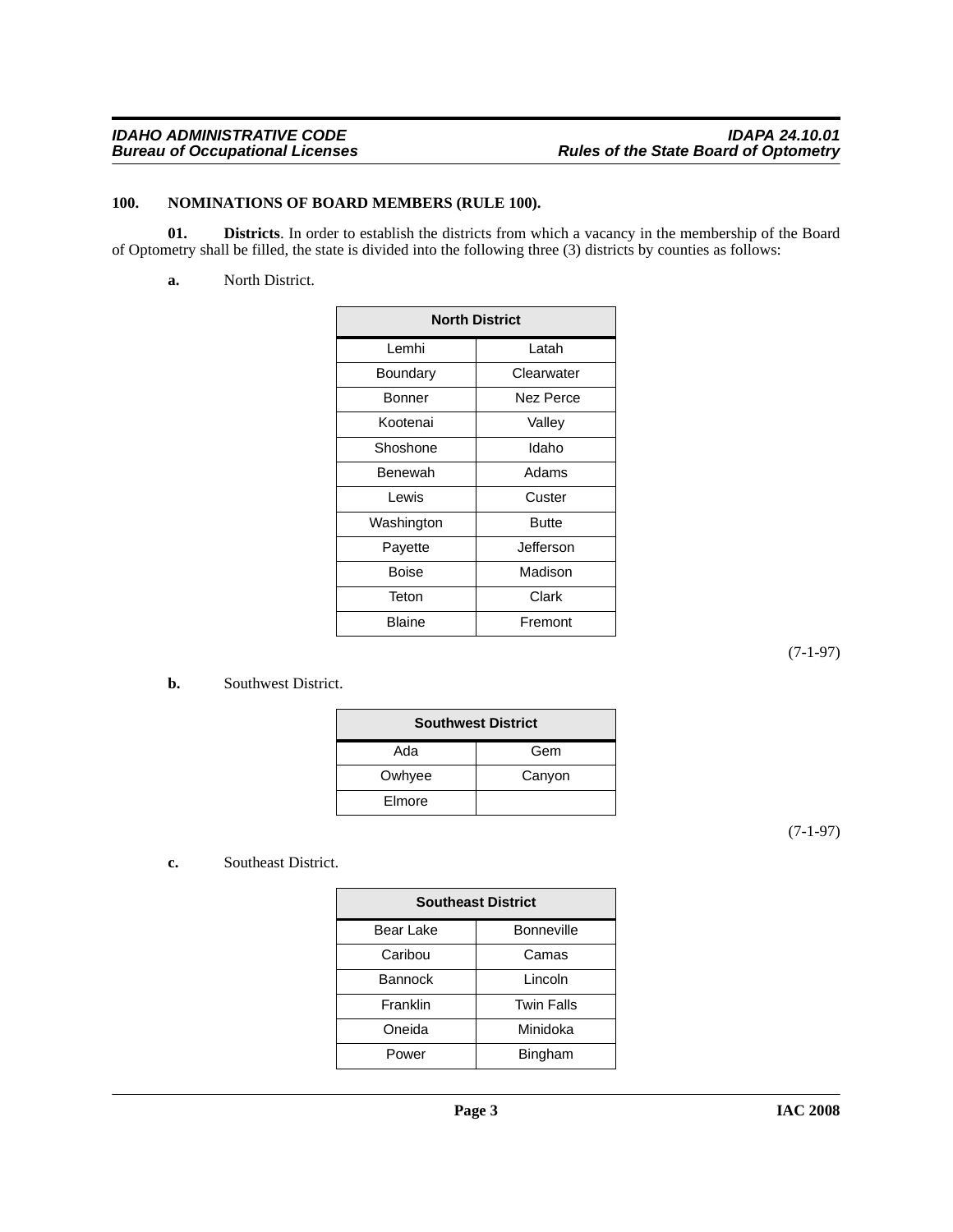| <b>Southeast District</b> |  |  |  |
|---------------------------|--|--|--|
| Gooding                   |  |  |  |
|                           |  |  |  |
|                           |  |  |  |

(7-1-99)

<span id="page-3-2"></span>**02. Nomination Ballot**. Upon the occurrence of a vacancy to be filled as provided by law, a nominating ballot is to be forwarded to each licensed optometrist residing in the state of Idaho pursuant to Section 54-<br>1504. Idaho Code, and shall read as follows: (7-1-93) 1504, Idaho Code, and shall read as follows:

#### **NOMINATING BALLOT FOR MEMBERS OF THE IDAHO STATE BOARD OF OPTOMETRY**

List below any number of names between one (1) and six (6) of persons you wish to nominate for appointment by the Governor to the Idaho State Board of Optometry. In order to be appointed by the Governor, a nominee must be a licensed optometrist in the state of Idaho and shall have been a resident of and lawfully practicing optometry within the State of Idaho for a period of at least five (5) years next preceding his appointment as required by Section 54-1505, Idaho Code. At least one (1) person appointed by the Governor must reside in each of the three (3) districts which are set as follows:

North District - Counties of Lemhi, Boundary, Bonner, Kootenai, Shoshone, Benewah, Latah, Clearwater, Nez Perce, Idaho, Valley, Adams, Lewis, Washington, Jefferson, Payette, Madison, Boise, Teton, Custer, Blaine, Butte, Clark and Fremont.

Southwest District - Counties of Ada, Elmore, Gem, Canyon and Owyhee.

Southeast District - Counties of Bear Lake, Caribou, Bannock, Franklin, Oneida, Power, Cassia, Minidoka, Bonneville, Camas, Lincoln, Bingham, Gooding, Jerome, and Twin Falls.

MY NOMINATIONS ARE:

#### **READ CAREFULLY**

Instructions for return of the nominating ballot.

Do not sign or otherwise identify yourself on the foregoing ballot itself.

Do place the completed ballot in the envelope marked "Ballot," seal the ballot envelope, and sign and print your name on the outside of the envelope.

Do place the ballot envelope in an envelope addressed to Chief of the Occupational License Bureau, Owyhee Plaza, 1109 Main Street, Suite 220, Boise, Idaho 83702 on or before \_\_\_\_\_\_\_\_\_\_\_\_\_\_\_\_\_\_\_\_\_.

Ballot envelopes will first be verified to determine if the person returning the ballot is eligible to vote, the ballot envelope will be opened and the ballots themselves will be counted and the results tabulated and sent to the Governor as required by law. Ballot envelopes which cannot be verified will be set aside and the names listed therein not recorded. (7-1-99)

#### <span id="page-3-0"></span>**101. -- 124. (RESERVED).**

#### <span id="page-3-3"></span><span id="page-3-1"></span>**125. SUBMISSION OF BILLS TO STATE AUDITOR (RULE 125).**

All vouchers to be submitted to the State Auditor for payment out of the State Board of Optometry fund shall be approved by the Board and verified by the Secretary as authorized by the Board. (7-1-93)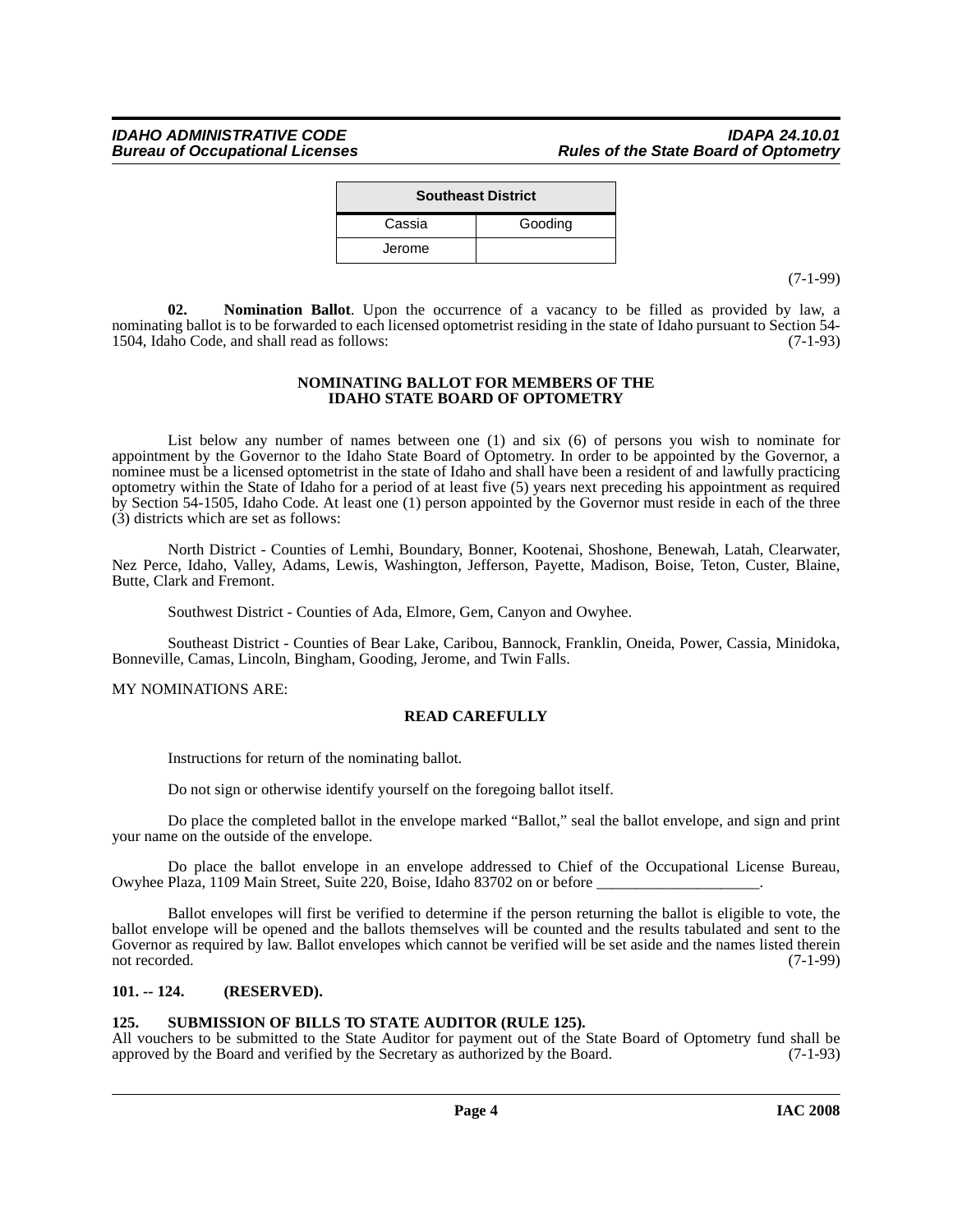#### <span id="page-4-0"></span>**126. -- 149. (RESERVED).**

#### <span id="page-4-16"></span><span id="page-4-1"></span>**150. MEETING OF THE BOARD (RULE 150).**

Notice of all meetings not having been announced at the preceding meeting shall be given to each member of the Board by the secretary two (2) weeks in advance of such meeting. Such notice shall be in writing informing each member as to the time, place, and purpose of the meeting. In the event that written notice cannot be given two (2) weeks in advance, the chairman may instruct the secretary to notify each member of the Board either by telephone or telegraph as to the time, place and purpose of the meeting and any Board member who attends or participates in the meeting shall be deemed to have waived any objection to any notice required by the rules. (7-1-93)

#### <span id="page-4-2"></span>**151. -- 174. (RESERVED).**

#### <span id="page-4-17"></span><span id="page-4-3"></span>**175. METHOD OF APPLICATION-EXAMINATION OF APPLICANTS (RULE 175).**

Applications for license shall be made on forms approved by the Board of Examiners which may be obtained and which must be filed in the office of Occupational License Bureau at Owyhee Plaza, 1109 Main Street, Suite 220,<br>Boise, Idaho 83702. (3-30-01) Boise, Idaho 83702.

<span id="page-4-10"></span>

| 01. |  |  | <b>Application Fee.</b> The application fee must be accompanied by: | $(7-1-93)$ |
|-----|--|--|---------------------------------------------------------------------|------------|
|-----|--|--|---------------------------------------------------------------------|------------|

**a.** The required fee. (7-1-93)

**b.** An unmounted photograph three inches by three inches (3" x 3"), head and shoulders only, taken within one (1) year prior to the date of making the application. (7-1-93)

- **c.** A complete transcript of credits from any college of optometry attended.  $(7-1-93)$
- **d.** A photocopy of any diplomas granted by any college of optometry. (7-1-93)
- <span id="page-4-14"></span><span id="page-4-11"></span>**e.** A copy of certified results establishing successful passage of the required examinations. (3-30-01)

**02. Application Review**. Only fully completed applications accompanied by appropriate documents shall be reviewed for licensure. (3-30-01)

**03. Exam Content**. The written and the practical portions of the Idaho examination shall be all parts of the National Board of Examiners in Optometry Examination and the "Treatment and Management of Ocular Diseases" examination approved by the Association of Regulatory Boards of Optometry, Inc. (ARBO). A passing grade on both examinations shall be necessary before obtaining a license to practice Optometry in Idaho. (3-30-01)

#### <span id="page-4-4"></span>**176. -- 199. (RESERVED).**

#### <span id="page-4-13"></span><span id="page-4-5"></span>**200. APPROVAL OF SCHOOLS OF OPTOMETRY (RULE 200).**

The State Board of Optometry recognizes as reputable and in good standing the schools and colleges of optometry which have met the standards set by the Council on Optometric Education of the American Optometric Association, a list of which may be obtained from the secretary of the Board or from the office of the Bureau of Occupational<br>Licenses in Boise. (7-1-93) Licenses in Boise.

#### <span id="page-4-6"></span>**201. -- 224. (RESERVED).**

#### <span id="page-4-12"></span><span id="page-4-7"></span>**225. APPROVAL OF PRELIMINARY EDUCATION (RULE 225).**

The State Board of Optometry recognizes the preliminary education prerequisites for entry into a school, college or university of optometry approved by the Council on Optometric Education of the American Optometric Association as adequate preliminary education prerequisites for licensing in Idaho. (7-1-93) as adequate preliminary education prerequisites for licensing in Idaho.

#### <span id="page-4-8"></span>**226. -- 249. (RESERVED).**

#### <span id="page-4-15"></span><span id="page-4-9"></span>**250. LICENSES CANCELED FOR FAILURE TO RENEW (RULE 250).**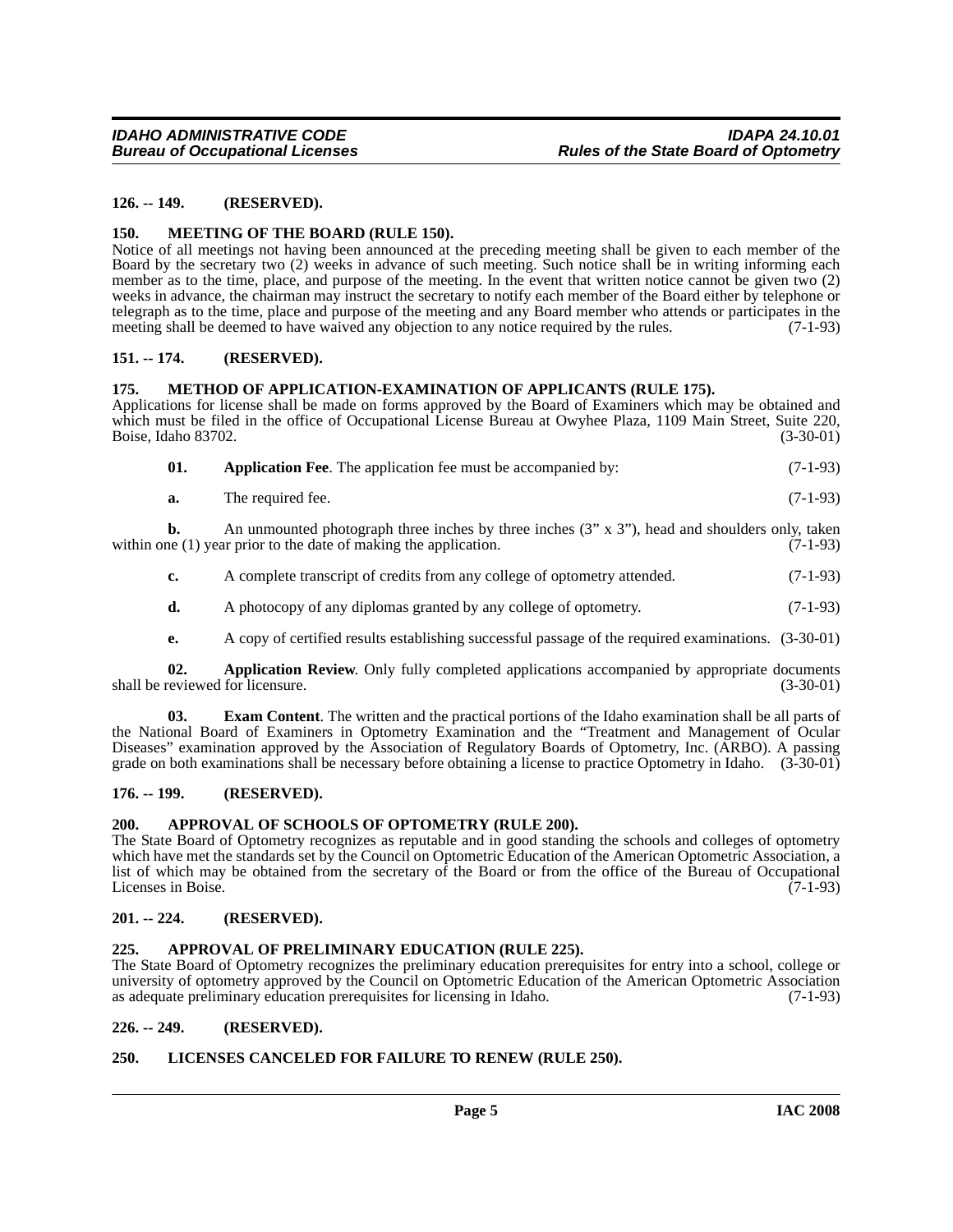Any person whose license has been canceled for failure to renew for a period of less than five (5) years may be reinstated upon payment of the renewal fee for each year the license was lapsed, payment of a one hundred fifty dollars (\$150) reinstatement fee, and upon providing documentation of having met the continuing education requirement for each year their license was lapsed. Any person whose license to practice optometry has been canceled for failure to renew for a period in excess of five (5) years may be reinstated in accordance with the requirements of Section 67-2614, Idaho Code, subject to examination by the State Board of Examiners of the State<br>Board of Optometry at its discretion. (3-15-02) Board of Optometry at its discretion.

#### <span id="page-5-0"></span>**251. -- 274. (RESERVED).**

#### <span id="page-5-7"></span><span id="page-5-1"></span>**275. ENDORSEMENT (RULE 275).**

**01.** Endorsement. Any person who presents to the Board of Optometry a certified copy of a certificate or license of registration which he holds in good standing in another state or a foreign country, which state or foreign country has similar requirements for licensing or registration as is provided for new applicants in Idaho (including therapeutic privileges), may apply to the Board for the issuance of a license to practice optometry in the state of Idaho.  $(4-5-00)$ Idaho. (4-5-00)

<span id="page-5-5"></span>**02. Conditions to be Granted a License**. The right to be granted a license to practice optometry in Idaho is also subject to the following conditions set out below:  $(7-1-93)$ 

**a.** The submission of a completed application meeting the requirements of Subsection 175.01 g the applicable fee. (4-5-00) including the applicable fee.

**b.** That the license or certificate of registration of the applicant shall not have been suspended or revoked by any state or country or subject to any pending or unresolved licensure action in any state or country. That the applicant must not have committed any act which would constitute a violation of the Optometry Act or Board<br>Rules. (4-5-00)  $Rules.$  (4-5-00)

**c.** For those licensed in another state the applicant must document to the Board for approval, the education, training, and examination for diagnostic and therapeutic privileges in the other state and return the state of Idaho law examination. (3-30-07)

**d.** That the applicant has been engaged in the practice of optometry continuously for three (3) of the (4) years. (3-30-07) last four  $(4)$  years.

#### <span id="page-5-2"></span>**276. -- 299. (RESERVED).**

#### <span id="page-5-6"></span><span id="page-5-3"></span>**300. CONTINUING EDUCATION IN OPTOMETRY (RULE 300).**

<span id="page-5-8"></span>**01. Hours Required, Advance Approval**. Each optometrist licensed by the state of Idaho shall attend in each twelve (12) month period preceding the renewal of a license to practice optometry in Idaho, a minimum of twelve (12) full hours of post-graduate optometric education courses or meetings approved in advance by the Board of Optometry or post-graduate study sessions or seminars at an accredited school or college of optometry. In addition, all Council on Optometric Practitioners Education (COPE) approved courses would be approved for continuing education credit. If an optometrist attends or plans to attend a course of study or seminar which has not been approved in advance, he may petition the Board for approval of that educational course of study, setting forth a description of the course. The Board may, in its discretion, approve the course upon review of the material submitted either in advance or after completion of the course. (8-24-94) advance or after completion of the course.

<span id="page-5-4"></span>**02. Additional Hours Required to Use Therapeutic Pharmaceutical Agents**. Each optometrist licensed by the state of Idaho to use therapeutic pharmaceutical agents shall attend in each twelve (12) month period preceding the renewal of a license to practice optometry in Idaho, a minimum of six (6) additional full hours of postgraduate optometric courses or meetings approved in advance by the Board of Optometry or post-graduate study sessions or seminars at an accredited school or college of optometry. This six (6) hours of continuing education must be in courses involving ocular pharmacology and/or advanced ocular disease and are in addition to the twelve (12) hours of continuing education required under Subsection 300.01. (7-1-93)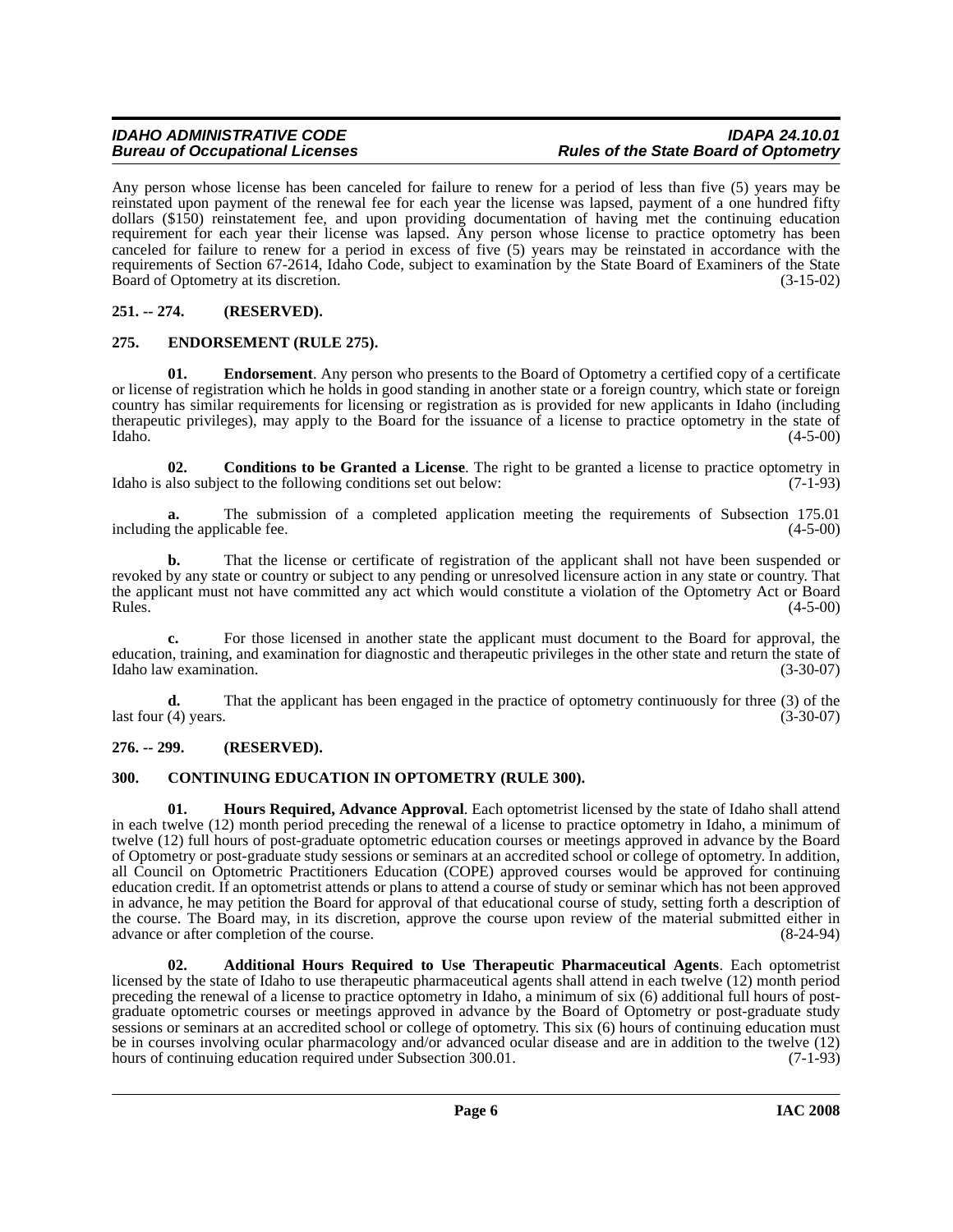<span id="page-6-5"></span>**03. Correspondence/Home Study Courses/Observation**. The Board allows credit for correspondence courses, individual home study and observation that is germane to the practice of optometry. No more than six (6) hours of continuing education shall be permitted each year in correspondence courses or other continuing education obtained from "home study" courses or observation. (3-30-07)

<span id="page-6-10"></span>**04. Waiver of Requirements**. The Board of Optometry shall waive the continuing education requirement for the first license renewal after initial licensure. The Board of Optometry may, upon application, waive the requirements of this rule in cases involving illness, unusual circumstances interfering with the optometrist's ability to practice or inability to conform to the rules due to military duty. (3-15-02)

<span id="page-6-8"></span>**05. Renewal Application Form**. Each licensed Idaho optometrist will be furnished a license renewal application form by the State Board of Optometry on which each optometrist shall attest on their annual license renewal application that they have satisfied the continuing education requirements. False attestation of satisfaction of the continuing education requirements on a renewal application shall subject the licensee to disciplinary action.

(3-20-04)

**06.** Audit. The Board may conduct audits to confirm that the continuing education requirements have been met. In the event a licensee fails to provide the Board with acceptable documentation of the hours attested to on the renewal application, the license will not be renewed. (3-20-04)

<span id="page-6-6"></span>**07. Documentation of Attendance**. It shall be necessary for each licensed Idaho optometrist to provide documentation verifying attendance or completion of continuing education by securing authorized signatures or other documentation from the course instructors, providers, or sponsoring institution substantiating any hours attended by the licensee. This documentation must be maintained by the licensee and provided upon request by the Board or its agent. (3-20-04) Board or its agent.

**08. Excess Hours**. Continuing education hours, not to exceed six (6) hours, accumulated during the twelve (12) months immediately preceding a license renewal may be applied toward meeting the continuing education requirement for the following license renewal. Excess hours may be used only during the next renewal period and may not be carried forward more than one (1) year. (3-30-07)

#### <span id="page-6-0"></span>**301. -- 324. (RESERVED).**

#### <span id="page-6-2"></span><span id="page-6-1"></span>**325. CODE OF ETHICS (RULE 325).**

<span id="page-6-7"></span>**Patient's Visual Welfare**. The licensed optometrist shall keep the patient's visual welfare uppermost in his consideration at all times and promote the best methods of care for the visual needs of mankind.

(7-1-93)

<span id="page-6-4"></span>**02. Confidentiality**. The optometrist shall preserve information concerning his patients in confidence and not release that information unless authorized by the patient. An optometrist may, however, supply information of an otherwise confidential or privileged nature when lawfully subpoenaed to testify at a deposition or hearing in any proceeding before the Board of Optometry, or at any other time and place ordered by a court of law. (7-1-93)

<span id="page-6-3"></span>**03. Conduct of Practice**. The optometrist shall conduct his practice in a dignified and professional manner and in keeping with the mode of practice of a professional person entrusted with the care of the health of citizens of this state and shall abide by the rulings of the Board of Optometry. (7-1-93)

<span id="page-6-9"></span>**04. Unprofessional Conduct**. In order to define what constitutes unprofessional conduct, the board sets forth certain prohibited actions. In conducting his practice, an optometrist must not: (3-30-07)

**a.** Practice optometry in any manner other than as a professional person in an individual capacity, or in partnership with or associate with other licensed health care professionals. An optometrist may be a stock holder in and practice as a member of a professional service corporation with other licensed health care professionals as authorized by Title 54, Chapter 15, Idaho Code, but the optometrist must list his individual name as well as any name selected for the professional service corporation on any letterheads, telephone directories, office or building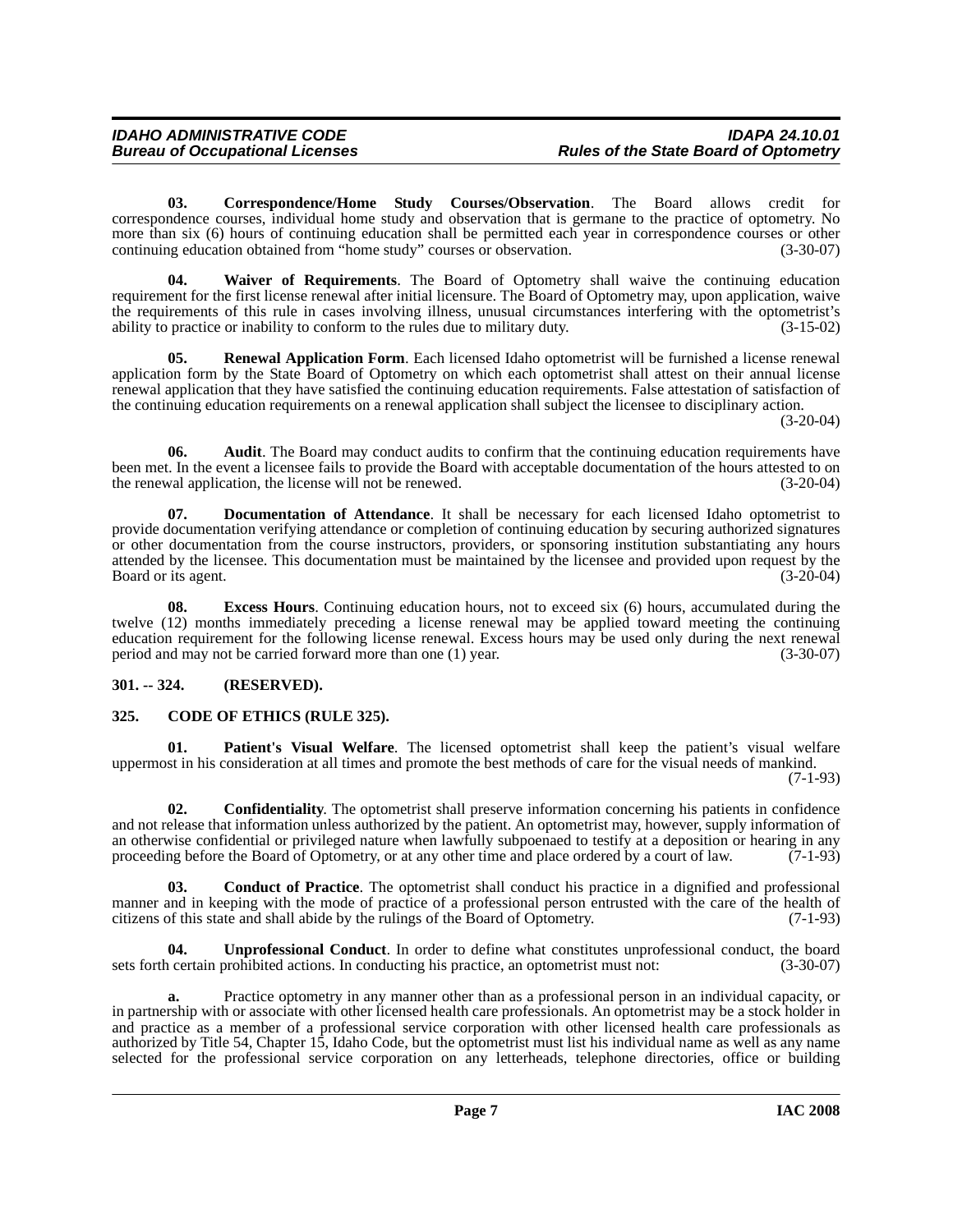## *IDAHO ADMINISTRATIVE CODE IDAPA 24.10.01*

directories, or other places where the general public might be advised of the fact that the individual is practicing optometry, as required by these rules. (3-30-07) optometry, as required by these rules.

**b.** Use either "Cappers" or "Steerers" or accept a split or divided fee for the purpose of obtaining patients or use solicitors or agents for the purpose of securing patients or conducting eye examinations or furnishing optometric services. (7-1-93)

**c.** Allow his prescription files and records to be used by any unlicensed person, firm, or corporation for the practice of optometry. (7-1-93)

**d.** Fail to perform services for which fees have been received. (7-1-93)

**e.** File false reports of services performed or fees rendered. (7-1-93)

**f.** Permit the use of his name or professional title by or in conjunction with any person not an optometrist, or any firm, company, corporation or military association which illegally practices or in any manner holds himself or itself out to the public as being entitled to practice the profession of optometry when not licensed to do so under the law of Idaho or which uses the title "Optometric Services" in such a manner in advertising as to convey to the public the impression that the individual or corporation is entitled to practice optometry or furnish optometric advice or services when not so authorized by law. (7-1-93)

**g.** Enter into or continue in a contract, agreement, or understanding of any kind, or engage in any course of conduct with any person, firm or corporation, or their agents, whereby said optometrist expressly or impliedly agrees: (7-1-93)

i. To refer the patient back to said person, firm, or corporation referring the patient for any subsequent service or receipt of ophthalmic material. (7-1-93)

ii. That if any patient is referred by any person, firm or corporation to the optometrist, the optometrist will refrain from supplying to the patient any ophthalmic materials. (7-1-93)

**h.** Directly or indirectly give any person, association, firm or corporation, or their agents, anything of pecuniary benefit or value as consideration for the referral of any patient to said optometrist. (7-1-93)

#### <span id="page-7-0"></span>**326. -- 424. (RESERVED).**

#### <span id="page-7-6"></span><span id="page-7-1"></span>**425. RULES DEFINING GROSS INCOMPETENCE (RULE 425).**

In order to protect the public, the Board of Optometry defines as "gross incompetence" any behavior or practice on the part of the licensed optometrist which demonstrates a lack of competence with respect to discharging professional obligations or duties which might result in injury or damage to a patient whether such injury or damage actually occurs or not and in particular, the Board defines as "gross incompetence" any of the following: (11-6-93)

<span id="page-7-5"></span>**01. Failure to Meet Prevailing Standards**. Failure to meet prevailing standards, or willful rendering of substandard care, either individually or as part of a third party reimbursement agreement or by other agreement. (7-1-97)

<span id="page-7-4"></span>**02. Failure to Meet Prevailing Standards in the Referral of Any Patient Who Is Suffering From Any Apparent or Suspected Pathological Condition**. A failure to meet prevailing standards in the referral of any patient who is suffering from any apparent or suspected pathological condition to a person competent and licensed to properly treat or diagnose the condition. properly treat or diagnose the condition.

<span id="page-7-2"></span>**03. Employment of Techniques or Methods of Practice**. Employment of techniques or methods of practice in treating or prescribing for a patient when he does not have proper training in the technique or methods of practice. (7-1-93)

<span id="page-7-3"></span>**04. Failure to Advise Patient of Possible Danger When a Lens Not Meeting Impact Resistance Standards of F.D.A**. Failure to advise his patient of possible danger when a lens not meeting impact resistance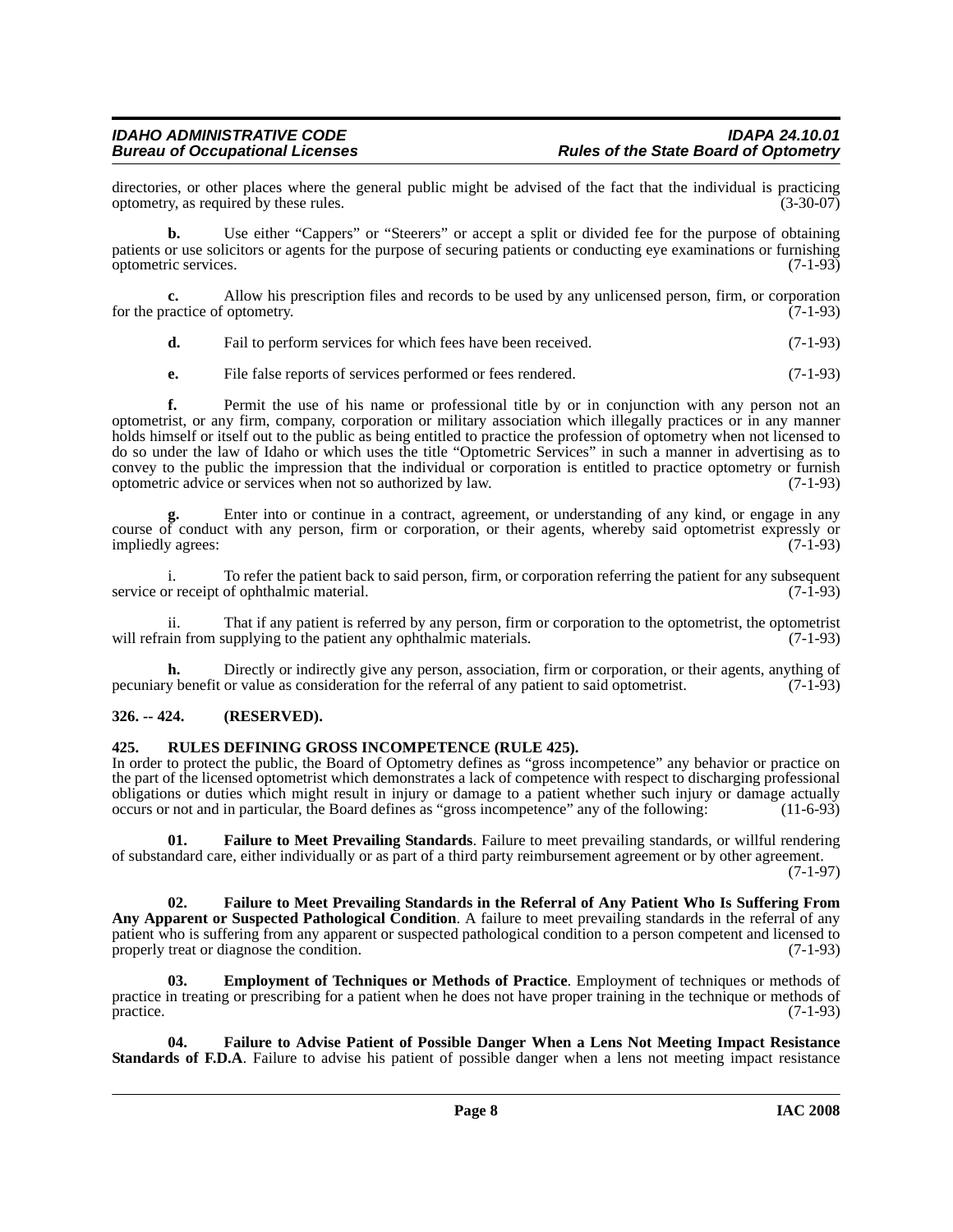standards of F.D.A. Regulation, Sec. 3.84,21 CFR., is provided for the patient. (7-1-93)

<span id="page-8-7"></span>**05.** Failure to Provide Follow-Up Care. Failure to provide follow-up care according to prevailing standards. (11-6-93) standards.  $(11-6-93)$ 

<span id="page-8-5"></span>**06. Displaying Gross Ignorance or Demonstrating Gross Inefficiency**. Displaying gross ignorance **or Strating and Strating and Strating and Strating and Strating and Strating and Strating and Strating and Strating and St** or demonstrating gross inefficiency in the care of a patient.

<span id="page-8-9"></span>**07. Failure to Verify the Specifications of All Lenses**. Failure to verify the specifications of all lenses provided by him. (11-6-93)

<span id="page-8-6"></span>**08. Failing to Perform Tests and Record Findings**. In the course of an examination of a patient, failure to perform tests and record findings in a manner consistent with prevailing standards of optometric care.

(11-6-93)

<span id="page-8-13"></span>**09. Using Pharmaceutical Agents**. Using pharmaceutical agents in the practice of optometry without having attended sufficient training programs or schools and acquiring the knowledge necessary to use the drugs in a competent manner. (11-6-93)

<span id="page-8-10"></span>**10. Illegal Prescription Sale, Administration, Distribution, or Use of Drugs**. Prescribing, selling, administering, distributing, giving, or using drugs legally classified. Prescribing, selling, administering, distributing, giving, or using drugs legally classified as a controlled substance or as an addictive or dangerous drug for other than accepted diagnostic or therapeutic purposes. (7-1-97) accepted diagnostic or therapeutic purposes.

<span id="page-8-4"></span>**11. Disciplinary Action or Sanctions**. Disciplinary action or sanctions taken by another state, jurisdiction, peer review body or a professional association or society against an optometrist for acts or conduct similar to acts or conduct which would constitute grounds for action as defined under "Rules of the Idaho Board of Optometry." (7-1-97) Optometry." (7-1-97)

<span id="page-8-12"></span>**12.** Sanitary Office. Has failed to maintain sanitary office conditions, equipment, and use appropriate techniques and procedures. (7-1-97)

<span id="page-8-8"></span>**13. Failure to Release Prescription**. Failure to release spectacle prescription as required by Federal  $l$ aw.  $(7-1-97)$ 

#### <span id="page-8-0"></span>**426. -- 449. (RESERVED).**

#### <span id="page-8-3"></span><span id="page-8-1"></span>**450. CONTENTS OF PRESCRIPTION (RULE 450).**

Every prescription written or issued by an optometrist practicing in Idaho shall contain at least the following information: (7-1-93) information: (7-1-93)

<span id="page-8-11"></span>

| 01. | <b>Prescription for Spectacles.</b> Prescriptions for spectacles shall contain the following: | $(7-1-93)$  |
|-----|-----------------------------------------------------------------------------------------------|-------------|
| а.  | Sphere, cylinder, axis, prism power and additional power, if applicable; and                  | $(3-30-07)$ |

<span id="page-8-2"></span>**b.** Expiration date of the prescription. (7-1-93)

**02. All Prescriptions for Rigid Contact Lenses**. All prescriptions for rigid contact lenses shall contain at least the following information:

| а.          | Base curve:                                 | $(7-1-93)$ |
|-------------|---------------------------------------------|------------|
| b.          | Peripheral curve or curves including width; | $(7-1-93)$ |
| $c_{\cdot}$ | Overall diameter;                           | $(7-1-93)$ |
| d.          | Optical zone diameter;                      | $(7-1-93)$ |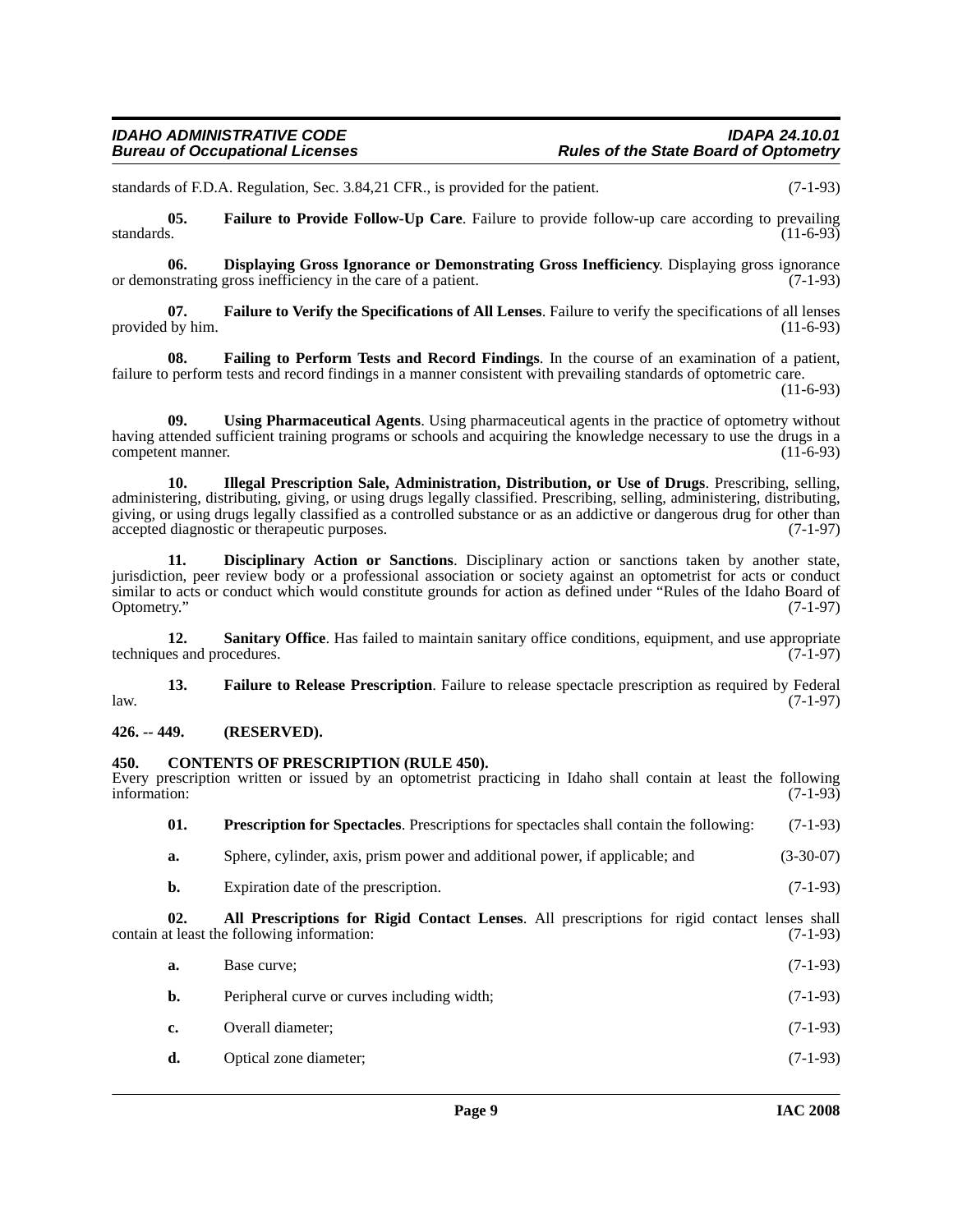<span id="page-9-6"></span>

| e.  | Power; and                                                                                                                                | $(3-30-07)$ |
|-----|-------------------------------------------------------------------------------------------------------------------------------------------|-------------|
| f.  | Expiration date of the prescription.                                                                                                      | $(7-1-93)$  |
| 03. | All Prescriptions for Soft Contact Lenses. All prescriptions for soft contact lenses shall contain at<br>least the following information: | $(7-1-93)$  |
| a.  | Lens manufacturer or "brand" name;                                                                                                        | $(7-1-93)$  |
| b.  | Series or base curve;                                                                                                                     | $(7-1-93)$  |
| c.  | Power:                                                                                                                                    | $(7-1-93)$  |
| d.  | Diameter, if applicable;                                                                                                                  | $(7-1-93)$  |
| e.  | Color, if applicable; and                                                                                                                 | $(7-1-93)$  |
| f.  | Expiration date of the prescription.                                                                                                      | $(7-1-93)$  |

#### <span id="page-9-0"></span>**451. -- 474. (RESERVED).**

#### <span id="page-9-10"></span><span id="page-9-1"></span>**475. PATIENTS RECORDS (RULE 475).**

<span id="page-9-9"></span>**01. Optometrist Shall Keep a Complete Record of All Patients Examined**. Every optometrist practicing in the state of Idaho shall keep a complete record of all patients examined by him or for whom he has adapted optical accessories, including copies of prescriptions issued to the patient and copies of statements of charges delivered or provided to the patient. All such records shall be maintained in an orderly and accessible manner and place and shall be maintained for at least five (5) years following the optometrist's last professional contact with the patient. Failure to maintain such records is deemed to be unprofessional conduct and constitutes gross incompetence<br>in the handling of the patient's affairs. (7-1-93) in the handling of the patient's affairs.

<span id="page-9-12"></span>**02. Prescription Files**. The prescription files and all records pertaining to the practice of optometry shall be maintained as the sole property of the optometrist and not be distributed to any unlicensed person except as required by law or when lawfully subpoenaed in a criminal or civil proceeding in court, or subpoenaed for presentation at a deposition or hearing authorized by the Board of Optometry. (7-1-93)

#### <span id="page-9-2"></span>**476. -- 499. (RESERVED).**

#### <span id="page-9-11"></span><span id="page-9-3"></span>**500. PRECEPTORSHIP PROGRAM (RULE 500).**

An optometrist may use a student of optometry in his office under his direct supervision for educational purposes. (7-1-93)

### <span id="page-9-4"></span>**501. -- 524. (RESERVED).**

### <span id="page-9-8"></span><span id="page-9-5"></span>**525. GENERAL RULES (RULE 525).**

**01. Engaging as an Advisor or Staff Optometrist**. An optometrist may be engaged as an advisor for or be engaged as a staff optometrist for an administrator for: (7-1-93)

<span id="page-9-7"></span>**a.** Industrial plants where industrial vision programs are being, or have been instituted. (7-1-93)

**b.** Health programs sponsored or funded by any agency or municipal county, state or federal government. (7-1-93)

**c.** Research organizations or educational institutions. (7-1-93)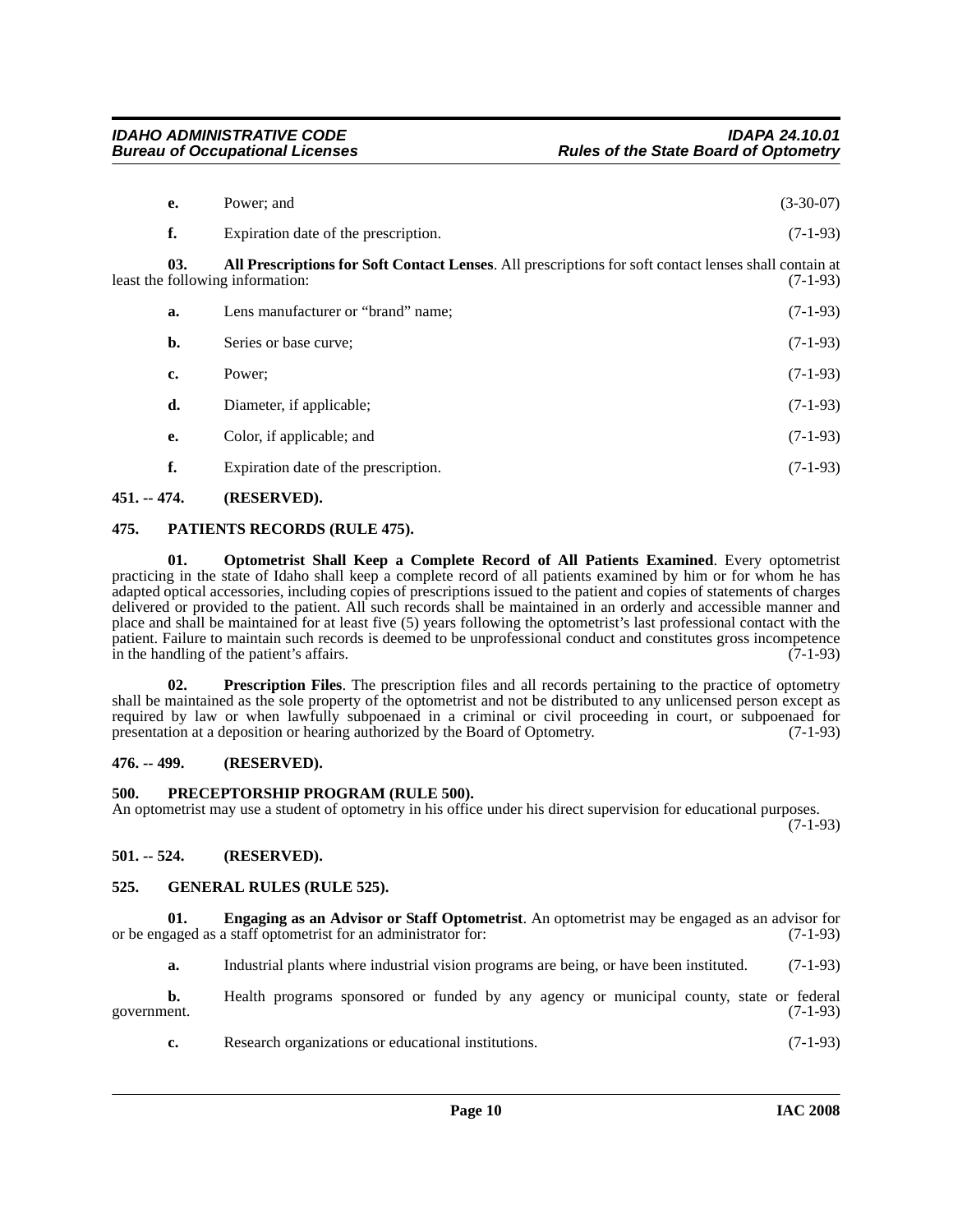| <b>IDAHO ADMINISTRATIVE CODE</b>       | <b>IDAPA 24.10.01</b>                        |
|----------------------------------------|----------------------------------------------|
| <b>Bureau of Occupational Licenses</b> | <b>Rules of the State Board of Optometry</b> |

| d. | Insurance companies. | $(7-1-93)$ |
|----|----------------------|------------|
| е. | Hospitals.           | $(7-1-93)$ |
| f. | Ophthalmologists.    | $(7-1-93)$ |

**g.** Corporations where the optometrist's full time is engaged by the corporation to care for the visual needs of the employees of such corporation and their families.

<span id="page-10-10"></span>**02. Professional Responsibilities**. Provided, however, that in acting in the capacity of consultant, advisor, or staff optometrists, the optometrist shall at all times remain cognizant of his professional responsibilities and shall with demeanor, decorum and determination retain his right of independent professional judgment and title in all situations and circumstances and in a manner similar to that which he would exercise if he were engaged in practice in his own office. (7-1-93)

#### <span id="page-10-0"></span>**526. -- 574. (RESERVED).**

#### <span id="page-10-1"></span>**575. FEES (RULE 575).**

<span id="page-10-8"></span><span id="page-10-5"></span>**01.** Annual Renewal Fee. Annual renewal fee for license - seventy-five dollars (\$75). (7-1-97)

<span id="page-10-4"></span>**02. Annual Optometry Fund Fee**. Annual optometry fund fee - seventy-five dollars (\$75). (7-1-97)

<span id="page-10-9"></span><span id="page-10-7"></span>**03.** License Application Fee. License application fee - one hundred dollars (\$100). (7-1-93)

**04. Certificate to Obtain and Use Pharmaceutical Agents Fee**. Certificate to obtain and use pharmaceutical agents fee - ten dollars (\$10). (3-30-01)

#### <span id="page-10-2"></span>**576. -- 599. (RESERVED).**

#### <span id="page-10-6"></span><span id="page-10-3"></span>**600. BOARD CERTIFICATION OF OPTOMETRIST AUTHORIZED TO OBTAIN AND USE PHARMACEUTICAL AGENTS (RULE 600).**

<span id="page-10-11"></span>**01. The Right to Obtain and Use Topically Applied Diagnostic Pharmaceutical Agents**. The right to obtain and use topically applied diagnostic pharmaceutical agents for use in diagnosis of another in the practice of optometry as defined by Section 54-1501, Idaho Code, is subject to the following conditions set out below: (7-1-93)

**a.** Optometrists who have obtained a certificate from the Board of Optometry authorizing them to obtain and use topically applied diagnostic pharmaceutical agents shall obtain, from pharmacists licensed by the state of Idaho, or from any other source, and use only those agents listed below: (7-1-93) of Idaho, or from any other source, and use only those agents listed below:

| i.  | Anesthetics:                   | $(7-1-93)$ |
|-----|--------------------------------|------------|
| (1) | Proparacaine 0.5%;             | $(7-1-93)$ |
| (2) | Tetracaine 0.5%;               | $(7-1-93)$ |
| (3) | Benoxinate 0.4% c fluorescein. | $(7-1-93)$ |
| ii. | Cycloplegics:                  | $(7-1-93)$ |
| (1) | Tropicamide 0.5%;              | $(7-1-93)$ |
| (2) | Cyclopentolate 0.5%;           | $(7-1-93)$ |
| (3) | Atropine 0.5%.                 | $(7-1-93)$ |
|     |                                |            |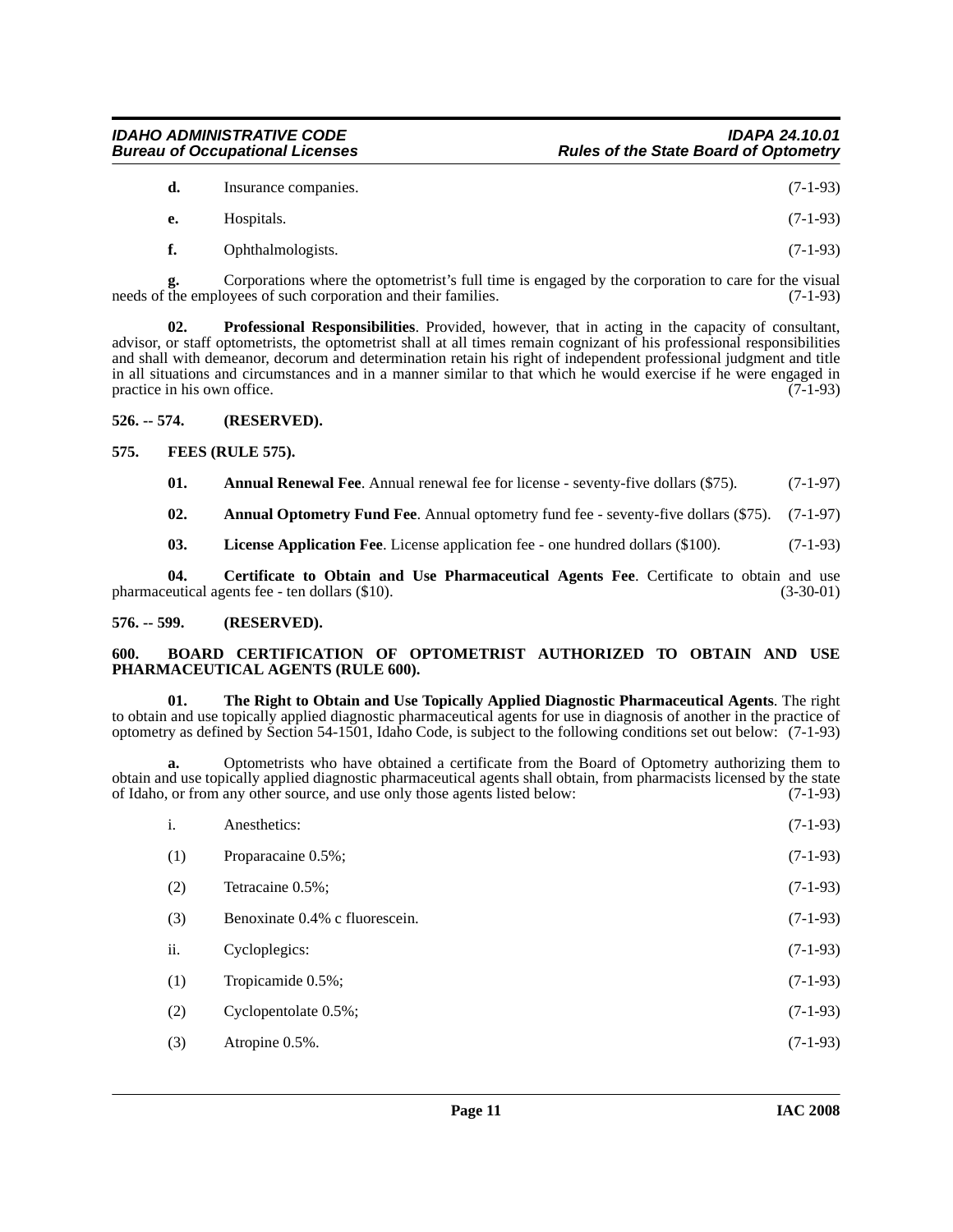#### *IDAHO ADMINISTRATIVE CODE IDAPA 24.10.01* **Rules of the State Board of Optometry**

iii. Mydriasis Reversal Agents: (7-1-93)

(1) Dapiprazole HCl 0.5%. (7-1-93)

**b.** The Board of Optometry shall issue a certificate to obtain and use the diagnostic drugs specifically identified and listed in this rule to any optometrist licensed to practice in Idaho who complies with both the minimum educational requirements in the subject of general and ocular pharmacology and the minimum continuing educational requirements set out below: (7-1-93)

Each optometrist certified to obtain and use topically applied pharmaceutical agents shall have completed courses totaling fifty-five (55) hours of actual classroom instruction in general and ocular pharmacology and emergency medical care given by an institution approved by the Council on Post Secondary Accreditation of the U.S. Department of Education or an instructor accredited and employed by such institution and which have been approved by the Board of Optometry. (7-1-93)

ii. Each optometrist certified to obtain and use topically applied pharmaceutical agents shall also have completed a refresher course in cardiopulmonary resuscitation (CPR), emergency medical care provided by the Emergency Medical Services Bureau, or equivalent program either approved or provided by the Board of Optometry, within a two (2) year period preceding issuance of the certificate by the Board of Optometry. (7-1-93)

iii. In order to maintain the certificate issued by the Board, each certified optometrist must complete a refresher course in emergency medical care described in Subsection 600.01.b.ii. above once during each two (2) year period following certification and shall list and describe the course attended and the dates of attendance upon a license renewal application form filed pursuant to Section 300. (7-1-93)

**c.** In order to implement this rule, the Board of Optometry may designate and approve courses of instruction given by those institutions or instructors described in Subsection 600.01.b.i. above which may be necessary to provide practicing optometrists who have received less than fifty-five (55) hours of actual classroom instruction in general and ocular pharmacology in optometry school with the opportunity to meet the requirements of this rule.  $(7-1-93)$ 

<span id="page-11-0"></span>**02. The Right to Prescribe, Administer and Dispense Therapeutic Pharmaceutical Agents**. The right to prescribe, administer and dispense therapeutic pharmaceutical agents in the practice of optometry as defined by Section 54-1501, Idaho Code, is subject to the following conditions set out below: (11-6-93)

**a.** Optometrists who have obtained a certificate from the Board of Optometry authorizing them to prescribe, administer and dispense therapeutic pharmaceutical agents shall obtain, from pharmacists licensed by the State of Idaho, or from any other source, and use only those agents listed below: (11-6-93)

|  | All medications for use in the treatment of the human eye and/or eyelid. | $(7-1-97)$ |
|--|--------------------------------------------------------------------------|------------|
|--|--------------------------------------------------------------------------|------------|

ii. All over-the-counter agents. (11-6-93)

iii. Such other therapeutic pharmaceutical agents as may be approved by the Board of Optometry.  $(11-6-93)$ 

**b.** The Board of Optometry shall issue a certificate to prescribe, administer and dispense the therapeutic medications to any optometrist licensed to practice in Idaho who complies with Subsection 600.01 and both the minimum educational and clinical experience requirements in the subject of ocular pharmacology and therapeutics and the minimum continuing educational requirements set out below: (7-1-97) therapeutics and the minimum continuing educational requirements set out below:

Completion of a minimum of one hundred (100) hours of actual classroom and clinical instruction in ocular pharmacology and therapeutics courses given by an institution or organization approved by the Council on Post-Secondary Accreditation of the U.S. Department of Education, or an Instructor employed by such institution, which have been approved by the Board of Optometry. (7-1-93) which have been approved by the Board of Optometry.

ii. Successful passage of the "Treatment and Management of Ocular Diseases" section of the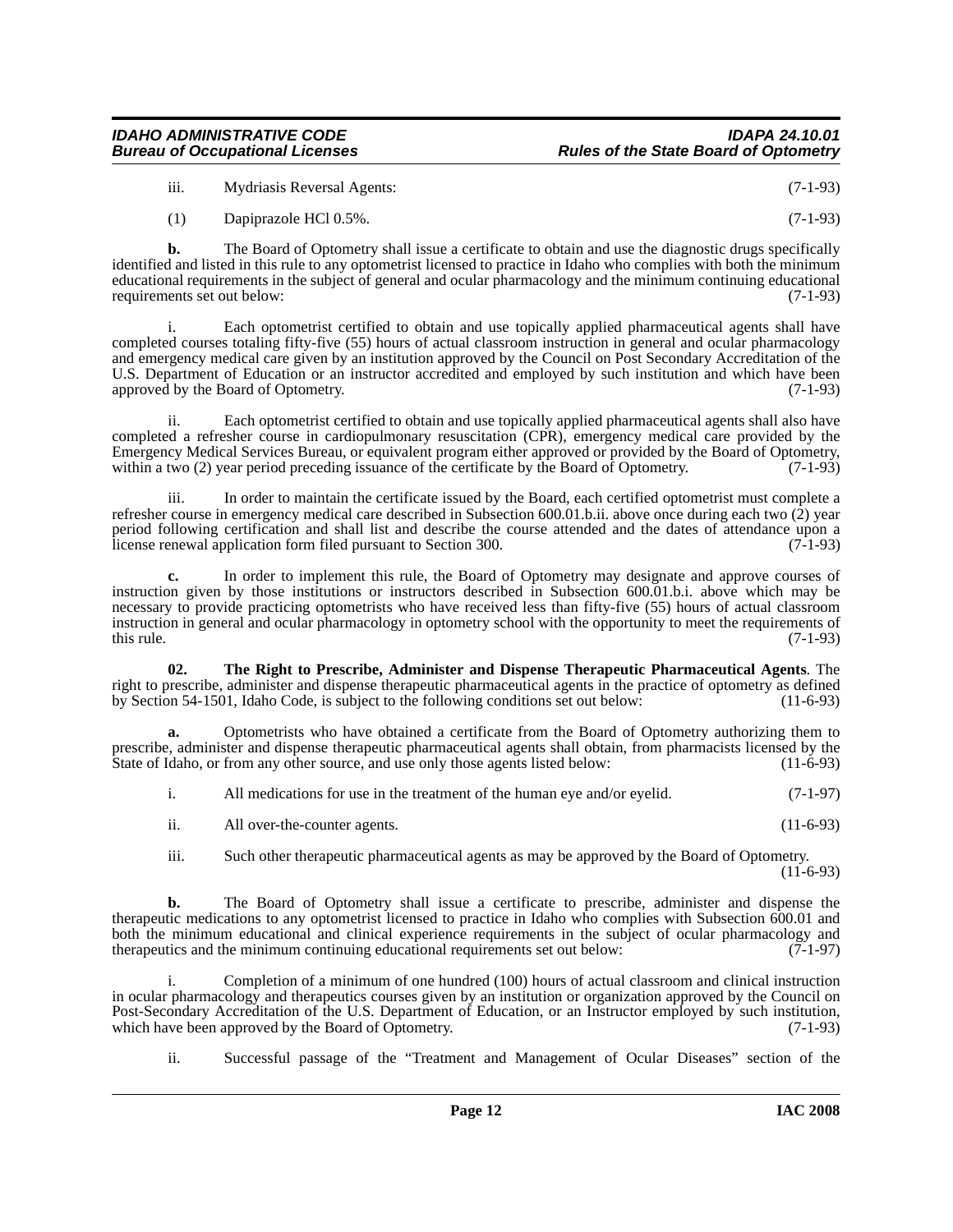optometrist examination approved by the Association of Regulatory Boards of Optometry, Inc. (ARBO). (3-30-01)

#### <span id="page-12-0"></span>**601. -- 624. (RESERVED).**

#### <span id="page-12-1"></span>**625. RULEMAKING HISTORY PRIOR TO JULY, 1993 (RULE 625).**

As Amended July 30, 1978 As Amended March 16, 1981 As Amended January 7, 1982 As Amended February 1, 1985 Effective February 20, 1985 As Amended March 13, 1987 Effective March 30, 1987 Subsection 600.02. Adopted Emergency Effective September 1, 1987 Readopted January 11, 1988 Adopted by Emergency February 25, 1991, Effective March 18, l99l As Amended February 21, 1992 Effective March 12, 1992 (7-1-93)

<span id="page-12-2"></span>**626. -- 999. (RESERVED).**